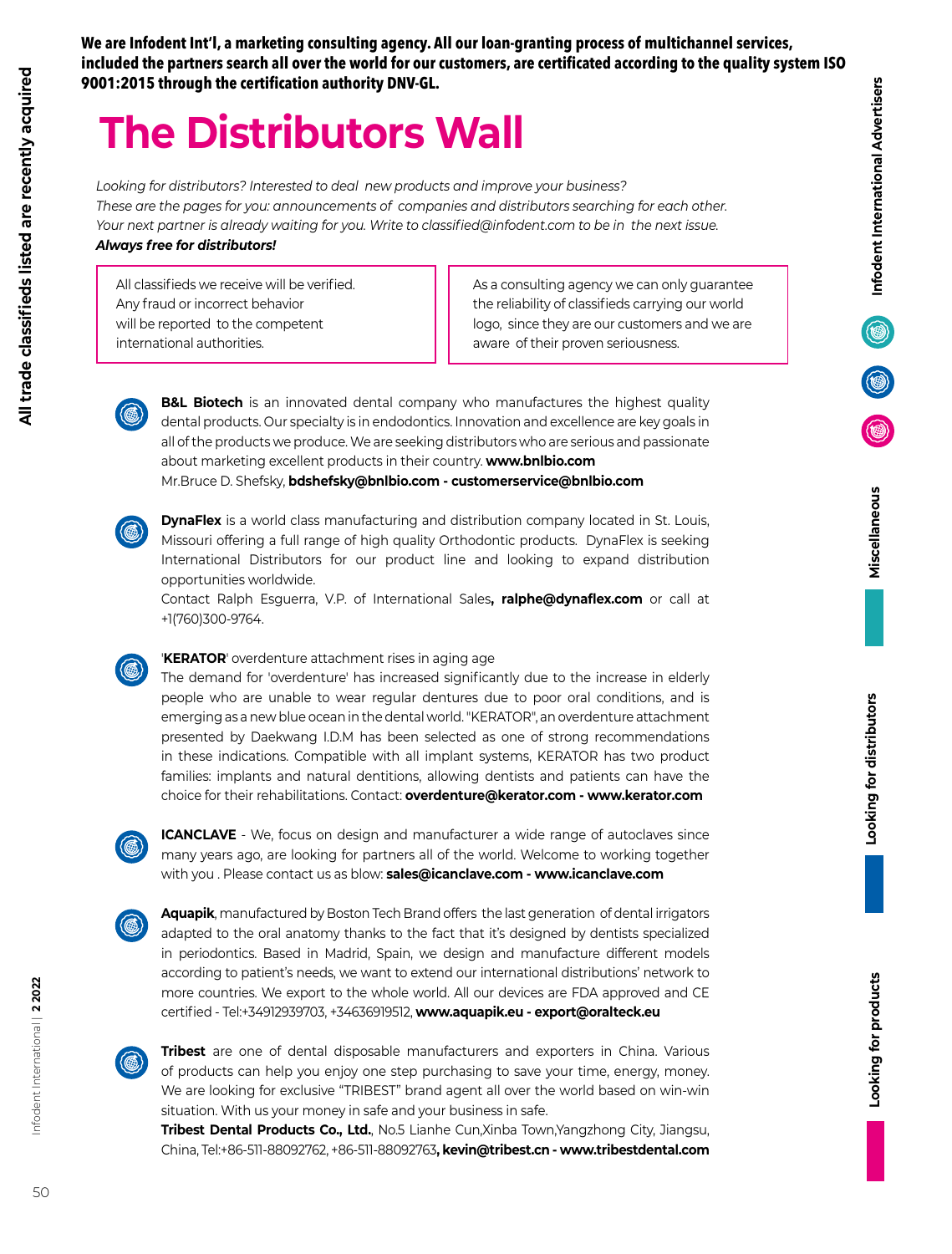

**CINGOL Group** focused on Ergonomics Dental Unit & related Dental Equipment design and manufacture, dedicated to improve dentists work efficiency and patients use experience, products obtained 40 registered invention patents & approved by CE and ISO:13485, We're looking for DISTRIBUTORS Globally .

Contact Email: **cingol@cingol.com**

**www.cingol.com** 

Whatsapp/Wechat :+86-18928511465



**ASTRA MOBILI METALLICI** - Are you looking for a reliable partner for your projects of metal dental cabinetry? For your turnkey projects, private clinics, labs and complementary areas, public tenders or simple complements to your equipment, in small or big quantities, we offer the best Made-In-Italy customized product and service: design, planning, technical support, integration of technologies – all this under the best terms and conditions available.

Become our distributor and trust the assistance of an experienced professional team. Tel: +39 0434 635210

**www.astrastyl.it commerciale@astrastyl.it**

**Microcopy -** Are you interested in representing the global leader in Single-Patient-Use burs? We have been leading the industry with Single-Patient-Use diamonds and carbides and continue to grow every year. We are looking for distributors wanting to represent not only a premium product but a premium brand as well.

If you're passionate about providing safe, effective and superior dental products then we would love to speak with you. For more information visit **www.microcopyintl.com** or contact **sales@microcopyintl.com**

**Borea** is a French company that designs and manufactures digital shade-taking solutions. Our spectrophotometer "Rayplicker" is the easy-to-use solution for fast and reliable shadematching. Its intuitive interface, user-friendly features and ergonomics make it the necessary device in all dental practices and labs.

We are looking for new distributors worldwide.

**www.borea-dental.com contact@borea-dental.com**



**BDC Dental** - We are looking for international distributors and partnership! If you are looking for duable and cost-effective dental handpieces, Younity will be the best choice for you. Don't missing it! To find out more information: WhatsApp: +86 134 2356 1448

**www.o-bdc.com sales@o-bdc.com**



**DenTag srl** is really Italian manufacturer of surgical and dental instruments since 1950's. We are searching for serious and reliable distributors / collaborators who wants help us to develop and distribute our instruments to their countries. Contacts Person: Mr. Francesco Campardo, **francesco@dentag.com**

**www.dentag.com**



**New Life Radiology s.r.l.** is a Company with 30 years of experience, whose main activity is the manufacture of devices and the assistance in the field of Dental Radiology. NEW LIFE RADIOLOGY, ISO 13485 certified, manufactures intraoral x rays, intraoral sensors, phosphor plate scanners, Digital Panoramics and CBCT: all Made in Italy and CE certified products.

**www.newliferadiology.it info@newliferadiology.it** **Infodent International Advertisers**

Infodent International Advertisers

**Looking for products Looking for distributors Miscellaneous**

Looking for products

Looking for distributors

Miscellaneous

Infodent International | **2 2022**

51

nfodent International | 2 2022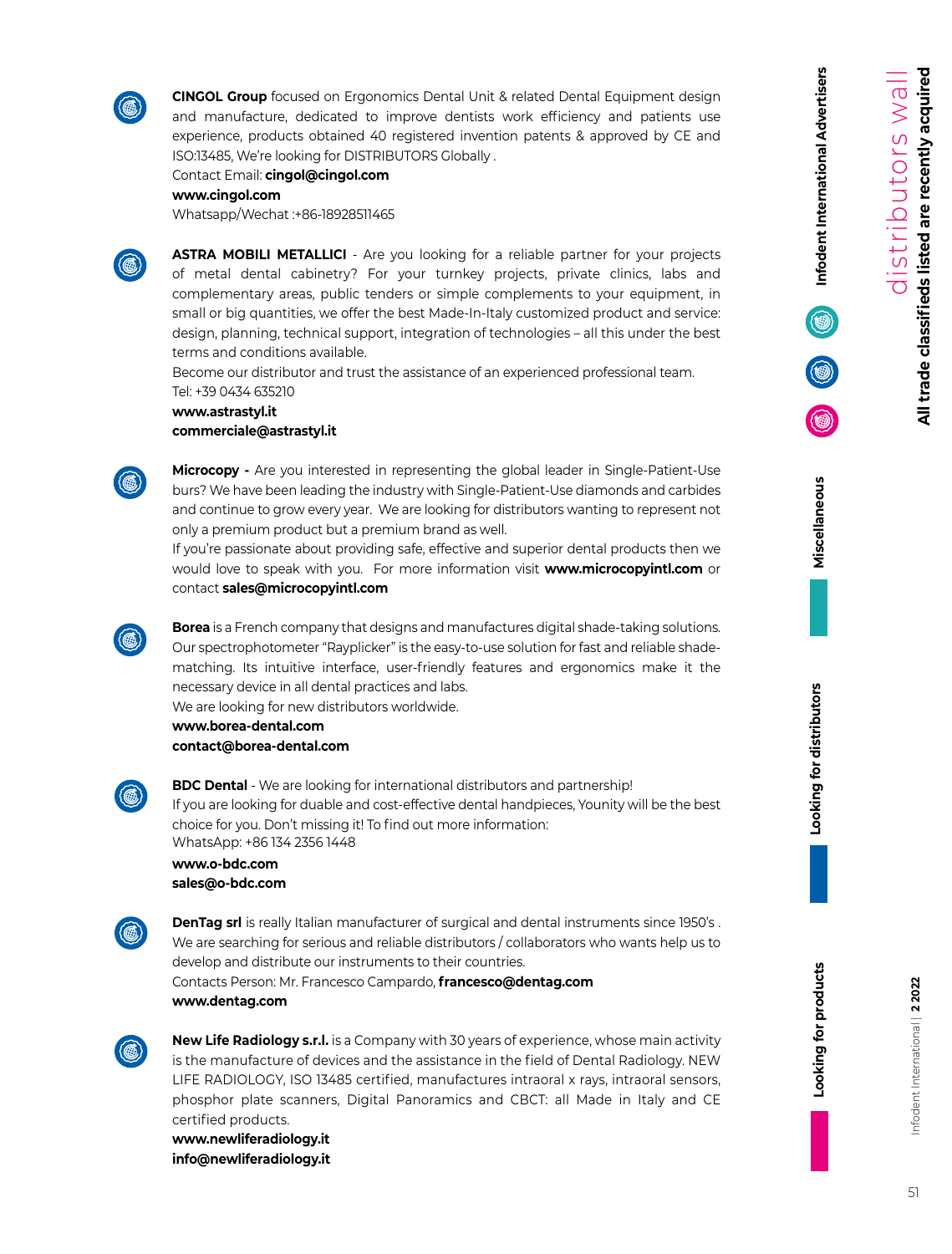

All trade classifieds listed are recently acquired

SPIRO dental produce and distribute parts for handpiece repair in more than 50 countries around the world. Our products are suitable for world's best known dental brands and we cover the majority of models. We are always looking for new partners in the handpiece repair business. Join your new ONE-STOP repair shop!

## **SPIRO d.o.o.**

Velika pot 24, 5250 Solkan, Slovenia (EU) **sales@spiroteh.com www.spiroteh.com**

**Kitdental** is a Portuguese distributor that has been selling dental drills since 2004. We are looking for new suppliers in the dental field. For more information, please contact Ms Ana Santos at **kitdental@sapo.pt**

**Nicefeel** is a high-tech enterprise specialized in medical devices and personal oral care products. We have strong R&D capability and rich experiences in production, sales and services. We are committed to offer our customers superior and high quality products through customized services. Feel free to contact us for business cooperation for ODM or OEM projects by information on this page.

## **www.nicefeel.com service@nicefeel.com**

**GNI ORTHO** is an Orthodontic manufacturing company in South Korea that providing professional quality orthodontic products at the best value in the industry. We are looking for distributors who can build a long-term partnership to achieve goals together.

- Bracket / Tube / Wire / Screw
- CE certified
- FDA approved

**www.gniortho.com**

**gni\_04@gniortho.com**

+82-505-600-8880



**W.R. Rayson Export, Ltd.** is a North Carolina based supplier of disposable dental products and we are looking for distributors worldwide. Please email for more information. Contact information:

**info@wrrayson.com www.wrraysonexport.com**

As a global company dedicated to dental digital technology, **UP3D** offers both digital hardware and software to help streamline the dental manufacturing process. We are searching for a full-time technique engineer and distributors now to strengthen and develop our global team! Join us! work with extraordinary professionals! Come build an exciting career in a dynamic, international setting! Know more product info, please check our website: **www.up3ds.com** Contact: **Jen@up3d.cn**



For over 40 years, **UGIN DENTAIRE** has been developing, manufacturing and distributing products and materials for dental professionals. We have a complete equipment catalogue (ceramic, sintering and burnout furnaces, casting machine) and a wide range of consumables. We intend to give you easier solutions to make your daily work reliable. For any information, please contact us.

**www.ugindentaire.fr/en info@ugin-dentaire.fr export@ugin-dentaire.fr**

Infodent International |

 **2 2022**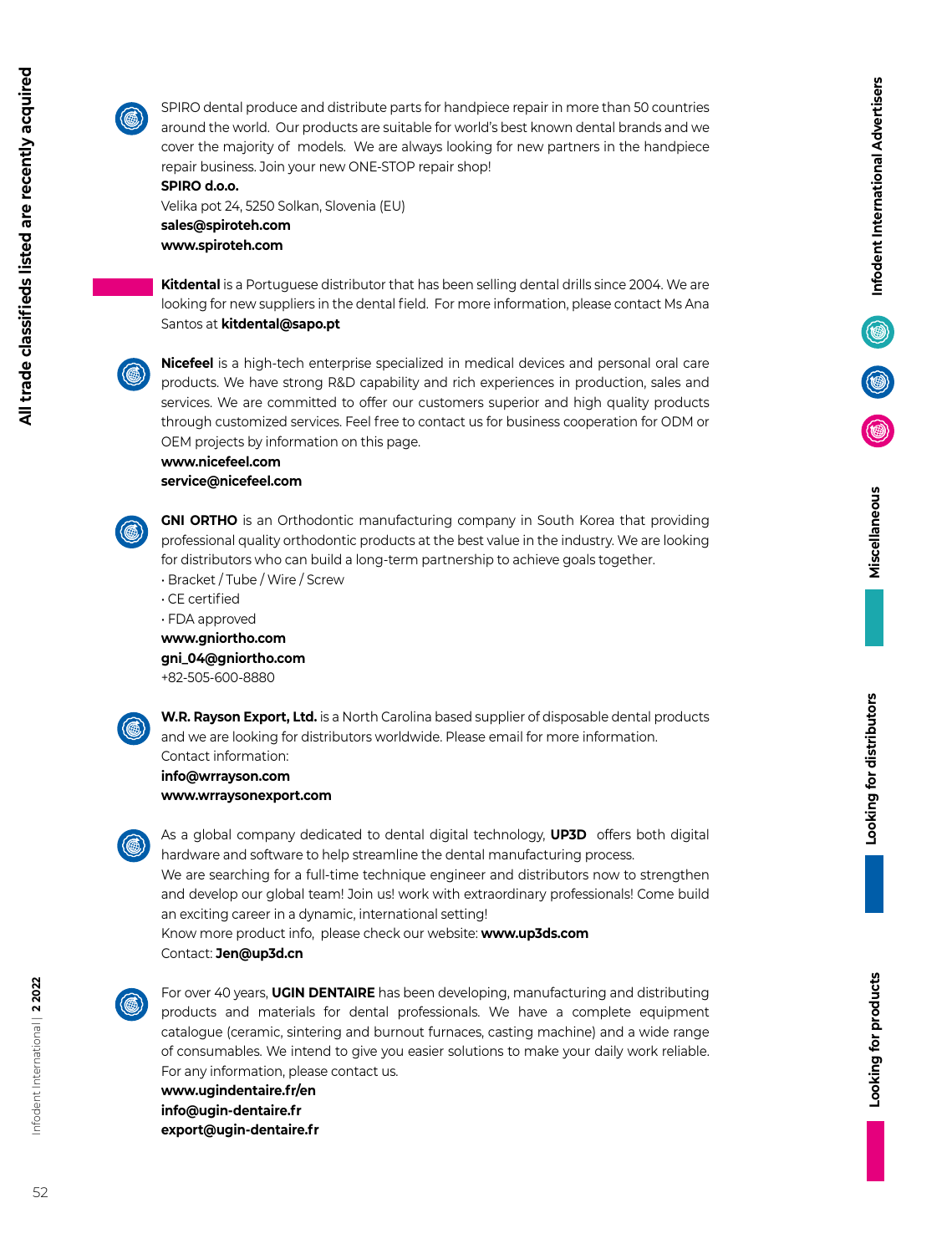**Infodent International Advertisers**

Infodent International Advertisers

I offer my job to any company which is willing to explore the new market in Brazil, whether it's a small, medium or a large one. I'm a serious and experienced salesman from Brazil. **pedro@stardent.com.br**

**Baolai Medical** focuses on developing and manufacturing dental piezo ultrasonic scaler, led curing light, household waterless piezo ultrasonic tooth cleaner, oral irrigator, etc. and offers ODM/OEM services for world top brands for 11 years. Products have kept CE&FDA certificates and 37 patents. We're looking for distributors worldwide.

T: +86 771 381 5998 **info@booool.com www.booool.com**



**ONCU** - With a 25 years of dental experience, we are here to serve you with our products designed and manufactured in Turkey, demanding to offer the experience to your needs globally. The company has two main lines in its portfolio as Endodontic and Restorative lines. We're looking for distributors worldwide.

**İnfo@dentac.com www.dentac.com**

Expand Product Sales & Your Profits

For over 176 years **SS White Dental®** has been in the dental industry offering quality rotary and endodontic products. Let our experience put your company on the fast track to market growth in a cost effective and profitable manner with distinctive sales and marketing solutions.

**www.sswhitedental.com/international** 

Contact: Brant Miles VP of Business Development and Sales. **Bmiles@sswhitedental.com** WhatsApp: +1 (262) 751-6788



**JEILMEDICAL CORPORATION** is a specialist in the manufacturing of orthodontic miniimplants with accumulated know-how in the orthodontic screw field for more than 20 years. Dual Top Anchor System is a comprehensive system which enhance Orthodontist's ease of procedure. Become our distributor in your country and take your market. JEILMEDICAL CORPORATION - #702, 55, Digital-ro 34 gil, Guro-gu, Seoul, 08378, South Korea

Tel: +82-2-850-3304 **jamesjang@jeilmed.co.kr global@jeilmed.co.kr www.jeilmed.co.kr** 



Because of the success of Class B autoclaves in Europe & P.R.C, we are now looking for new distributors in other countries. If you are interested in becoming a distributor (beauty sector, dental & medical sectors)

please call or email us.

CCO of **LAFOMED** Justin Zhang **info@life-autoclave.com www.lafomed.com**

We are the first international trading company for all medical equipment, instruments & tools and so on. We are looking for new products and distributors. **FITC**, Kuwait, **office@fitcdental.com**

nfodent International | 2 2022